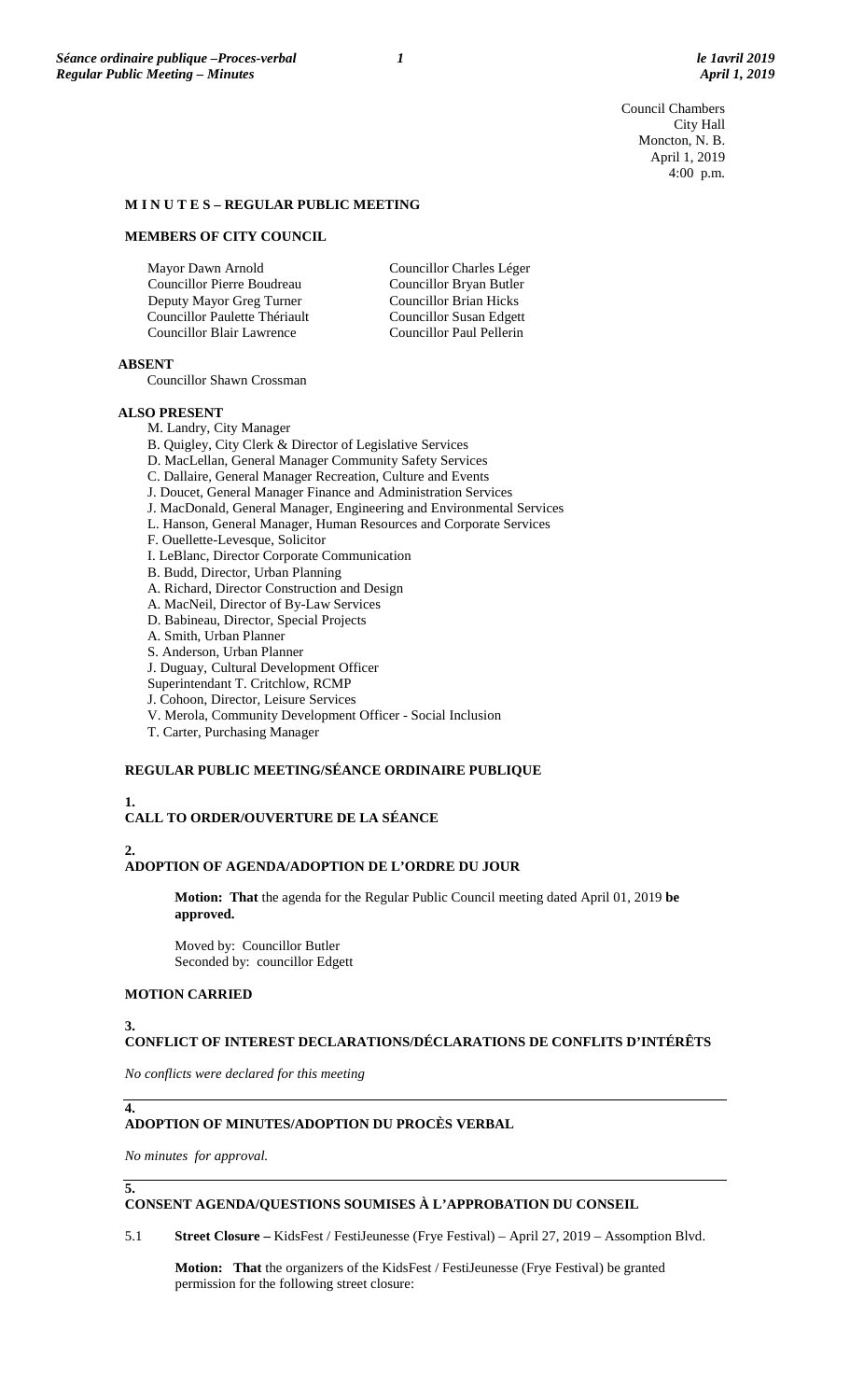- From 7 a.m. to 2 p.m. on April 27, 2019, a full closure of Downing Street from Assomption Boulevard to Sommet Lane.
- 5.2 **Street Closure** Shoppers Love You Run for Women May 4 & 5, 2019 Millennium Blvd. & St. George Blvd.

**Motion: That** the organizers of the Shoppers LoveYou Run for Women be granted permission for the following street closures:

- From 3 p.m. on Saturday, May 4, 2019 to 6 p.m. on Sunday, May 5, 2019 a full closure of Millennium Boulevard from Killam Drive to Russ Howard Drive, leaving both intersections open to traffic.
- From 9 a.m. until 4 p.m. on Sunday, May 5, 2019 a one lane closure of the northern most westbound lane of St. George Boulevard from Sixth Street to Firebreak Road.
- 5.3 **Street Closure** The Greater Moncton Dragon Boat Festival May 31 & June 1, 2019 Parlee Drive

**Motion: That** the organizers of the Greater Moncton Dragon Boat Festival be granted permission for the following street closure:

- From 9:00 a.m. on Friday, May 31, 2019 until 8:00 p.m. on Saturday, June 1, 2019 o Parlee Drive from Burlington Avenue to Woodland Drive.
- 5.4 **Street Closure** Three Fathers Memorial Run June 16, 2019 Bendview Court, Steadman Street, Main Street and Assomption Blvd.

**Motion: That** the organizers of the Three Fathers Memorial Run be granted permission for the following street closures:

Street Closures Requested:

- From 6 a.m. to 12 p.m. on Sunday June 16, 2019.
- o Street Closure of Bendview Court and Steadman Street (from Bore Park to Main Street)
- From 8:30 a.m. to 9:30 a.m. on Sunday June 16, 2019
	- One-lane closure on South of Main Street (East-bound) from Bendview Court to Lewis Street
	- o One-lane closure of South-most East bound lane of Assomption Boulevard, from Main Street to Vaughan Harvey Boulevard

**Motion: That** the consent agenda **be approved** as follows:

- **Street Closure –** KidsFest / FestiJeunesse (Frye Festival) April 27, 2019
- **Street Closure** Shoppers Love You Run for Women May 4 & 5, 2019
- **Street Closure** The Greater Moncton Dragon Boat Festival May 31 & June 1, 2019
- **Street Closure** Three Fathers Memorial Run June 16, 2019

Moved by: Councillor Léger Seconded by: Deputy Mayor Turner

# **MOTION CARRIED**

**6.**

# **PUBLIC AND ADMINISTRATION PRESENTATIONS/ EXPOSÉS DU PUBLIC ET DE L'ADMINISTRATIONS**

# **6.1 PUBLIC PRESENTATIONS/ EXPOSÉS DU PUBLIC**

6.1.1 **Presentation** – Vitality of Downtown Churches – Father Chris Vanbuskirk, Saint George's Anglican Church

Father Vanbuskirk came before Council to promote the Halo Project brought forth in 2016. He also advised that the on October 19, 2019 the  $100<sup>th</sup>$  anniversary of the Scouting movement at Saint George's. He mentioned that chapel is open every day at Saint George's for anyone to attend.

**Presentation** – Lise Ethier – Declaration climate change Ms. Ethier came before Council to provide her support for the Climate Change declaration and encouraged Council to support this endeavour.

# **Other Presentation/Autres présentations**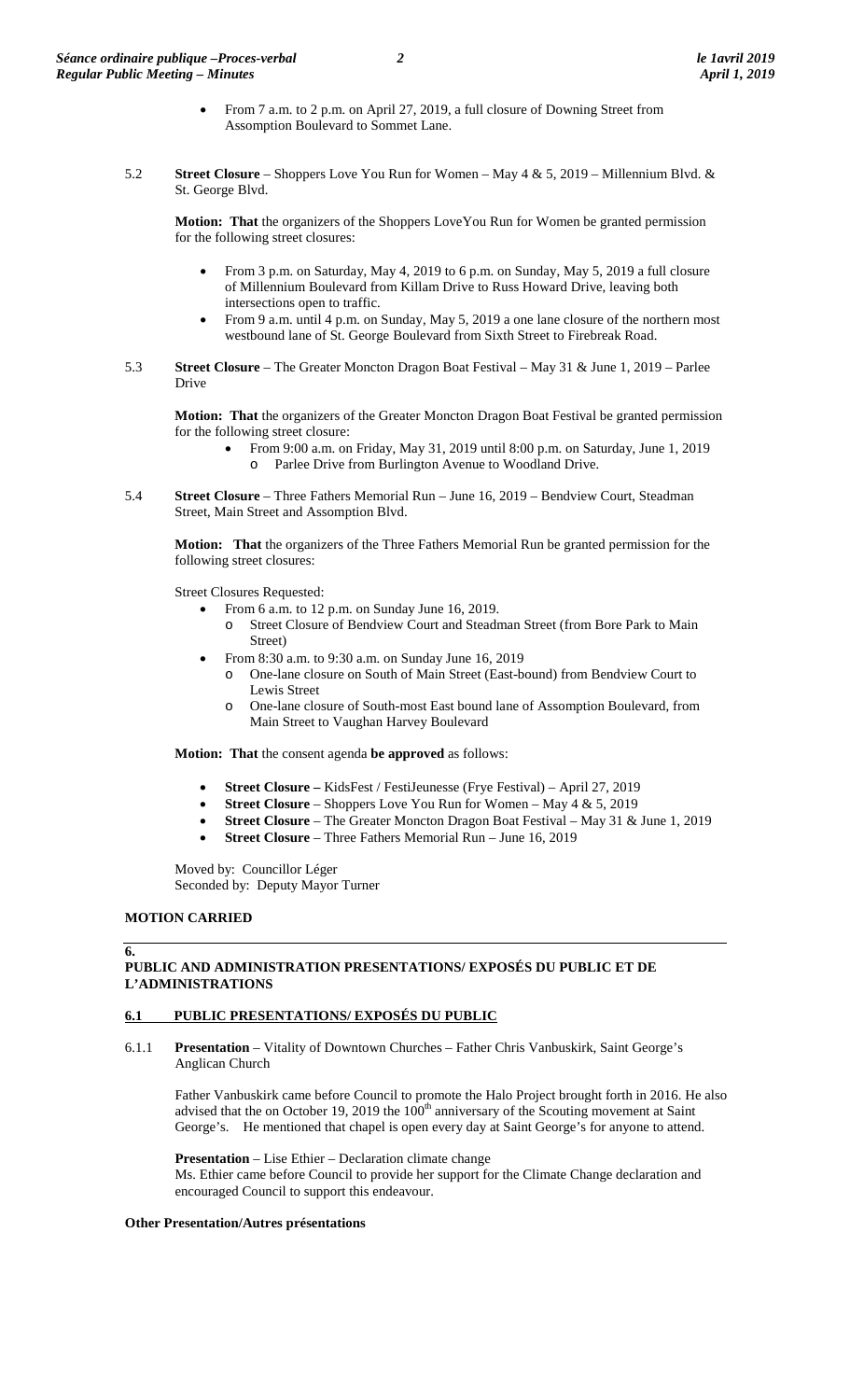# **6.2 ADMINISTRATION PRESENTATIONS/EXPOSÉS DE L'ADMINISTRATION**

### 6.2.1 **Presentation** – Heritage Conservation Board Annual Report

Councillor Thériault, Chair of the Heritage Conservation Board, introduced the topic. She thanked several key staff members who have worked on the heritage files. She expressed her gratitude to the Board members for their insight and hard work.

Mr. Jean-Pierre Charron, Urban Planner and Mr. André Boudreau, Chair of the Heritage Board presented an overview of the Board's works in the past year. The Board achieved a number of important municipal objectives:

an update to the Heritage Conservation By-law by designating René-Arthur Fréchet Park located adjacent to the Castle Manor property.

- the preparation and adoption of an updated Heritage Board Strategic Plan and a communication strategy

- commemorative heritage plaques installations at the St-James Gate on Church Street.
- the Heritage Conservation Board was the recipient of the National Trust for Canada Governor's Award. The award recognizes the board's past tenacity towards the repurposing of the designated former Moncton High School.

Now that the rezoning of the former Moncton High School property is finalized, the board will continue to work closely with the owner to facilitate the conservation and repurposing of the former Moncton High School. The board recognizes this is one of the city's highest priorities being part of the Social pillar in its 2018 Strategic Plan.

### 6.2.2 **Report to the Community** (Strategic Plan 2018)

City Manager Landry provided an overview of the 2018 Strategic Plan. In 2018, the City of Moncton adopted its revised Strategic Plan which includes Projects and Initiatives for 2018, 2019 and 2020. As part of the plan's framework Administration reports on the progress of the priority items on a regular basis and formally on a yearly basis.

This plan establishes priorities for a number of projects and/or initiatives as shown below:

| Pillar      | <b>Projects/Initiatives</b> | <b>Completed in 2018</b> |
|-------------|-----------------------------|--------------------------|
| Environment | 14                          | 2                        |
| Social      | 31                          |                          |
| Culture     | 14                          |                          |
| Economy     | 30                          | 10                       |
| Governance  | 25                          | 9                        |
|             | 14                          |                          |

### **Completed actions:**

**Environment** 

- Explore partnerships for development of a solar energy community project
- Perform a condition assessment of the water treatment plant.

**Social** 

- Develop affordable transportation plan
- Develop food security program
- Trail development
	- o Westbrook Circle
- Develop a tri-community strategy and funding plan for Destination 2040 (Transit)
- Moncton Senior-friendly Community Action Plan Moncton Lions Centre Accessibility
- Recreation Master Plan (Land and Parks)
	- o Auburn Circle Park and Silverwood Park
- Fire service succession plan
- Request for Proposals of new Codiac Regional RCMP facility consultant

# **Culture**

- Policy update an official languages
- Review and update list of designated heritage properties
- Review and update the Heritage Conservation Board's three-year Strategic Plan
- Updated the Name Bank Policy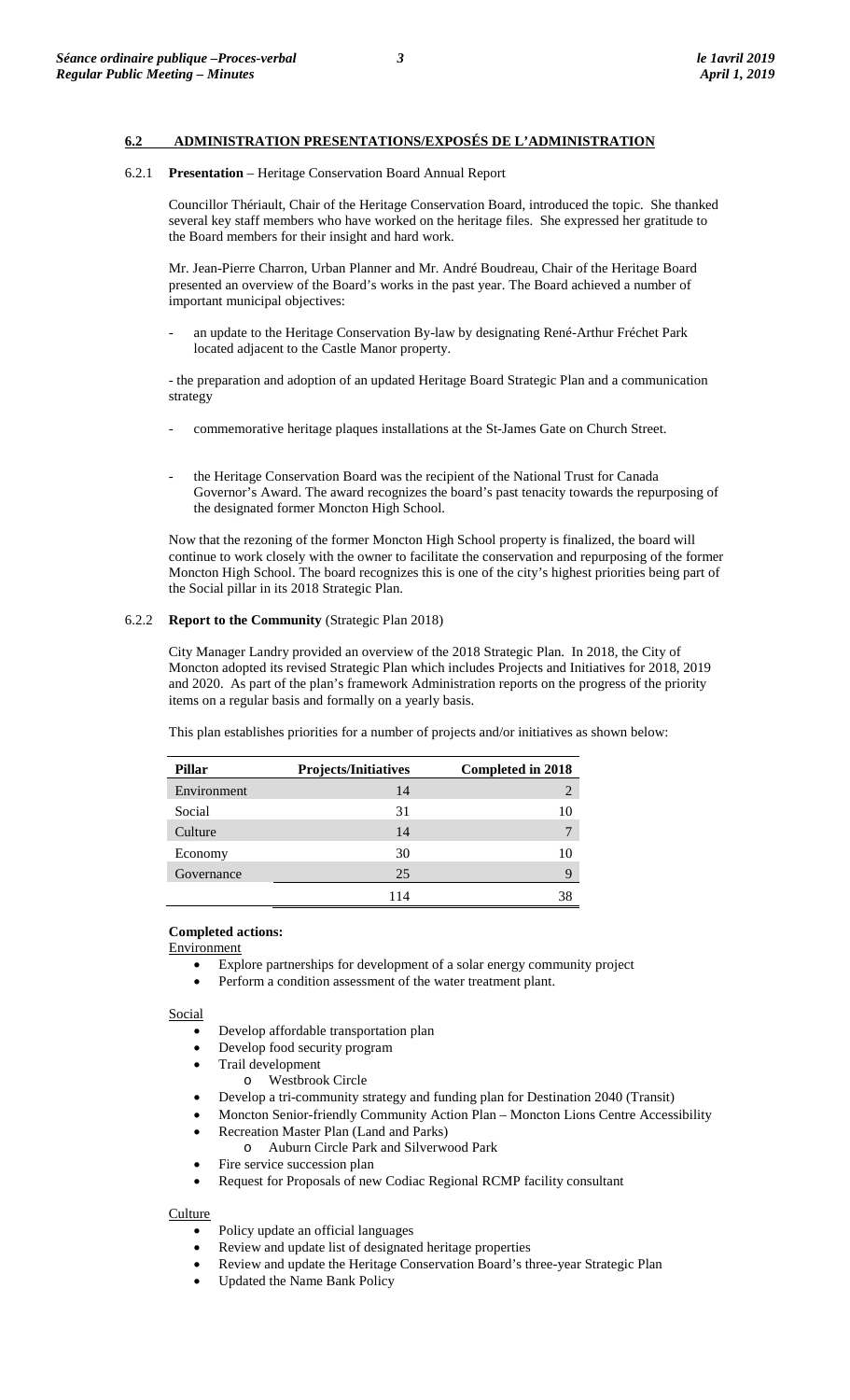### **Economy**

- Final approval of the Downtown Core Community Improvement Plan
- On-and off-site Downtown parking strategy
- Facilitate Wharf Village opening
- Finalize summary report on streaming development processes
- Organize a realtors, developers and investors meeting
- Finalize Coliseum Repurposing plan/study
- Coordinate a successful Events Centre / Plaza Opening

### **Governance**

- Review open data opportunities
- Implement recommendations of long term financial plan
- Review budget process based on best practices
- Review/Implement municipal By-Laws and Policies
- Implement tri-community Emergency Measures Plan

# **7. PLANNING MATTERS/ QUESTIONS D'URBANISME**

7.1 **New Rezoning** – 20 Record Street

Mr. Budd provided Council details of an application that has been received from Jim Scott of Trace Planning & Design on behalf of Slate Office REIT, owners of Moncton's Blue Cross Building to amend the list of permitted land uses within the CBD (Central Business District) Zone at 20 Record Street (PID 7036011) to allow a parking lot as a main use for a 10 year period. It was noted that administration is recommending allowing the parking lot for a 5 year period.

This proposal will assist Slate REIT with the retention and expansion of their existing clientele to continue to occupy and expand their operations within their building in the downtown core. The main use would be for 300 additional units of surface lot parking spots.

The proposed surface parking lot is designed to meet and exceed municipal specifications and engineering requirement. Under these gridlines, the parcel is capable of supporting 365 parking spaces. This makes an additional 65 spaces available to Slate's waiting list (of over 500 vehicles). Access to this parking lot will be via card access.

Mr. Budd advised Council that a public hearing will be set for May 6, 2019 to hear any objections to the proposed project.

**Motion: That** Moncton City Council proceed with the Zoning By-law amendment being By-law Z-213.66 and:

- 1) That Council give 1st reading to Zoning By-law amendment By-law Z-213.66;
- 2) That a public hearing be set for May 6, 2019; and
- 3) That By-law Z-213.66 be referred to the Planning Advisory Committee for its written views; and

The amendment, if approved, should be subject to a conditional zoning agreement, including but not limited to the following conditions:

- 1) That notwithstanding the Zoning By-law's Table 16.1 Downtown Zones Use Table, a non-building associated surface parking lot will be permitted as a main use of land at 20 Record Street subject to a maximum timeline of 5 years ending on June 30, 2024 with potential for a limited renewal period of 2 years under the following conditions:
	- a) Agreement on a new redevelopment plan for 20 Record Street that entails developing a new building on part of the site is in place by June 30, 2024; or
	- b) Slate can demonstrate at the end of 5 years (June 30, 2024) that it has worked in partnership with City of Moncton on exploring alternative parking arrangements for its tenant base that may entail one or more of the following scenarios:
		- Exploring partnering on a new public / private parking garage; or
		- ii. Exploring alternative parking strategies such as active transportation, ridesharing / carpooling, destination park and ride transit options focused on reducing commuter parking demands in the downtown.
- 2) That the recommendations of the Trip Generation and Queuing Traffic Impact Report on the parking lot be implemented;
- 3) That the parking lot and landscaping be completed by September 30, 2019; and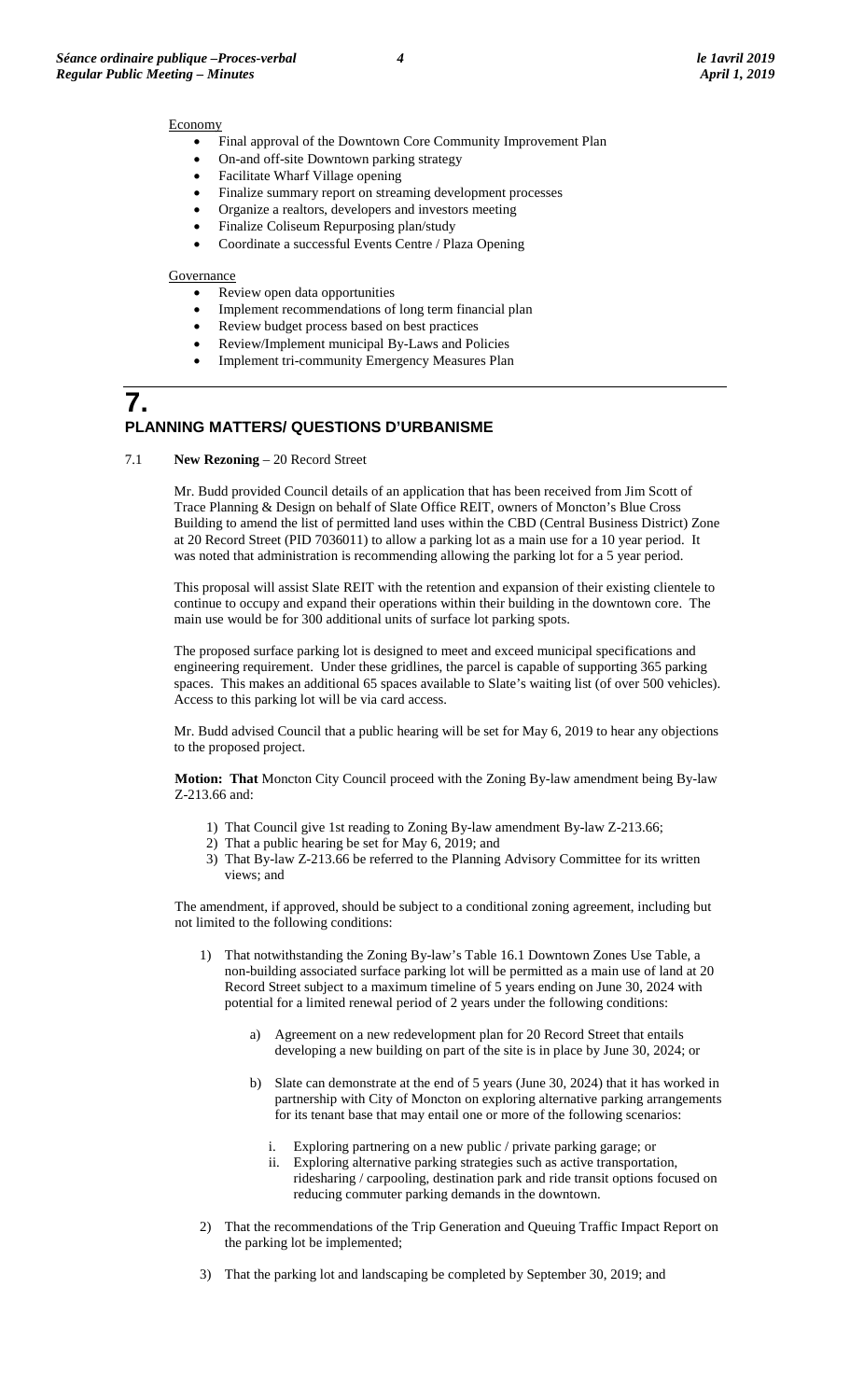4) That the development be carried out in substantial conformance with the plans and drawings submitted as Schedule B.

Moved by: Councillor Butler Seconded by: Councillor Edgett

Coucillor Pellerin will not be supporting the motion as he feels that the recommendation goes against all references, made by administration, that the downtown area has ample parking.

Councillor Boudreau expressed his concern over the lack of bike racks in the downtown area.

Councillor Hicks expressed his concern with the City going ahead with the development of a parking lot in the downtown area, and this will set a dangerous precedent. He indicated that since the lease on the current City Hall building is coming to an end, that perhaps Council approve the parking lot for a 3 year period, and explore the option of building a new City Hal at that location. He also suggested that a parking structure be built on the lot. He cannot support the recommendation before Council this evening.

Deputy Mayor Turner indicated he does not see this as a new lot, as it has always been utilized a parking lot. He feels that the esthetics of the new lot will be more appealing. This will not always be a parking lot as there is a proposal for a building on the lot in the future.

Councillor Butler expressed his concerns with the possibility of a 10-year agreement as opposed to a 5-year contract.

Whereas the lease of City Hall is up in the next few years, Councillor Léger spoke of the possibility of relocating City Hall to the area.

Councillor Lawrence asked that administration come back to Council with the long term plan for the property. He also requested that administration provide the costs of establishing surface parking and that of leveled parking.

**Motion: That** the New Rezoning application for 20 Record Street **be postponed**.

Moved by: Councillor Thériault Seconded by: Councillor Pellerin

### **MOTION TO POSTPONE FAILED**

*Nay:*

*Councillor Lawrence Counciillor Léger Councillor Boudreau Deputy Mayor Turner Councillor Butler Councillor Edgett*

Councillor Pellerin requested further information from administration on the following:

- Will parking at night be free of charge, a reduced rate, or full cost?
	- Will this be a booting lot?

Mayor Arnold asked for tangible links for alternatives to parking in the downtown core, such as, incentives for park and rides, ride share.

# **MOTION CARRIED**

*Nay:*

*Councillor Pellerin*

### 7.2 **Public Presentation** – Municipal Plan Amendment – portion of 5 Pleasant Street

An application has been received from ATMJ Properties LTD., agent, on behalf of the Roman Catholic Archbishop of Moncton, land owner, to rezone a portion of 5 Pleasant Street (PID 00800367) from P1 Zone (Community Use) to R3 Zone (Multiple Unit Dwelling) to accommodate the development of a four storey, 80 unit residential building.

Rezoning from P1 (Community Use) to R3 (Multiple Unit Dwelling) Zone will require an amendment to Schedule 1 of the Municipal Plan to amend the designation from CU (Community Use) to NH (Neighbourhood).

**Motion: That** Moncton City Council proceed with the proposed amending Municipal Plan Bylaw # Z-113.26 and Zoning By-law # Z-213.65 by confirming the Public Hearing for 4:00p.m., May 6, 2019 in Council Chambers at City Hall.

Moved by: Deputy Mayor Turner Seconded by: Councillor Thériault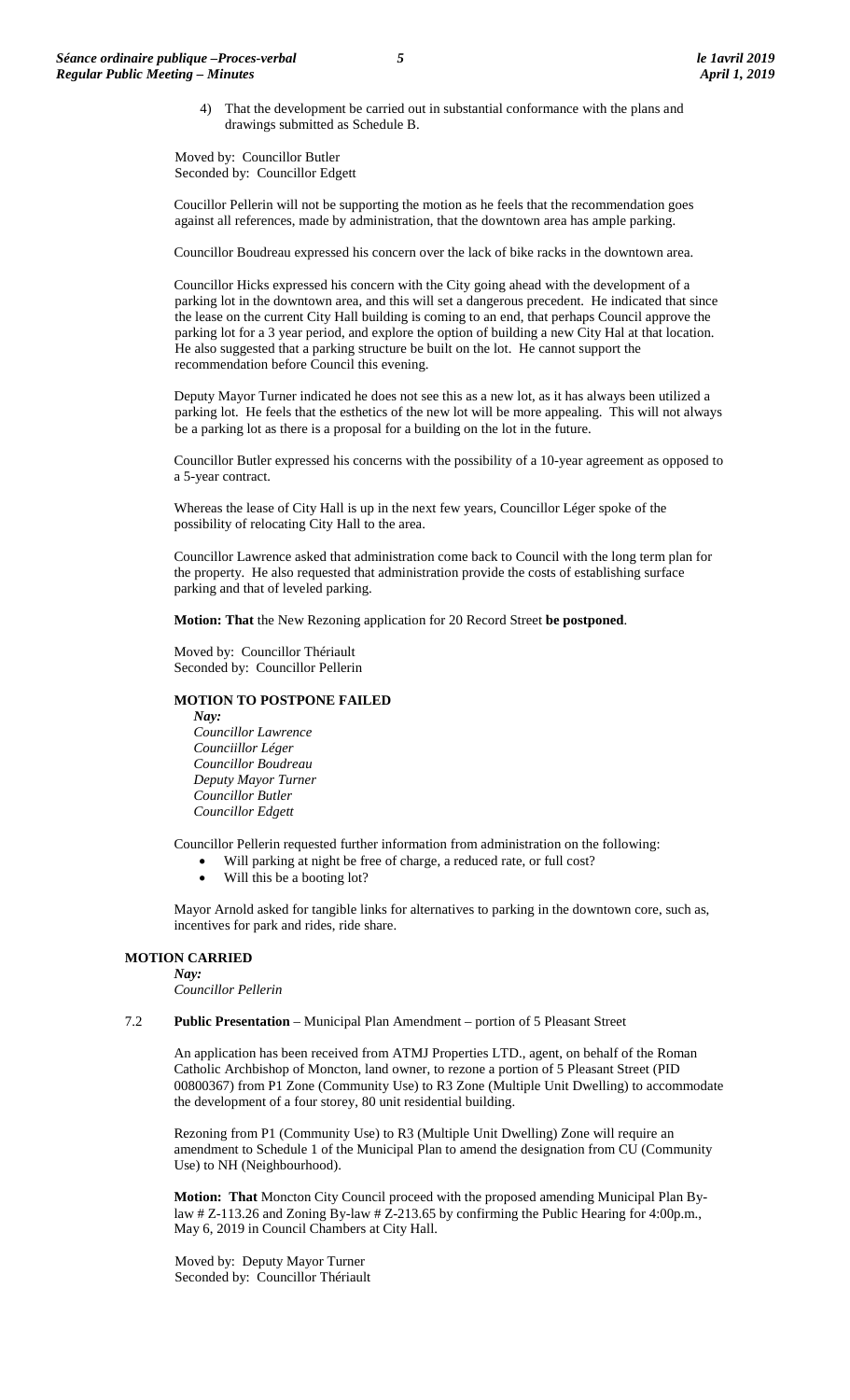Councillor Thériault asked that some part of the building be incorporated within the new building.

Councillor Lawrence requested a detailed wetlands report at the Public Hearing. He also requested that the developer utilize some memorabilia from the current building incorporated in the new building.

Jacques Doiron, Arch Diocese of Moncton spoke to the sale of the property. The Diocese has only received one viable offer, others offers were to purchase the church for \$1.

### **MOTION CARRIED**

7.3 **Public Hearing** – Frenette Avenue, Caledonia Industrial Park –

Mr. Smith advised that no objections were received for this rezoning. Mr. Smith advised Council that administration has received a Municipal Plan and Zoning By-law amendment application for four (4) lots in Caledonia Industrial Park (the 'Subject Lands'). Three (3) lots front directly onto Frenette Avenue (Parcel Identifier Number (PID) 70507017, 706315969, and 70631551; civic addresses 80, 75, and 55 respectively). The fourth lot (PID 70460829) is behind Kent's building supply and does not have a civic address. All lots are split zoned 'Industrial Park (IP)' and 'Open Space and Conservation (P-2).'

The Applicant is Moncton Industrial Development; however, the proposal is being brought forward as a housekeeping item on behalf of Moncton Industrial Development and Urban Planning. Portions of the Subject Lands are proposed to be re-designated, to-and-from 'Industrial (ID)' to 'Community Use (CU)' (Municipal Plan); and re-zone the same lands to-and-from IP to P-2 (Zoning By-law). The purpose of the amendment is to accurately zone lands in conjunction with a recent (November, 2017) wetland (environmental engineering) delineation report and section 109 of the zoning By-law (30m watercourse setback).

*The Mayor closed the public hearing @ 6:28 p.m.*

**Motion: That** Moncton City Council proceed with the proposed amending Municipal Plan Bylaw # Z-113.25 and Zoning By-law # Z-213.62 by giving second and third readings.

Moved by: Councillor Thériault Seconded by: Councillor Boudreau

# **MOTION CARRIED**

# **8. STATEMENTS BY MEMBERS OF COUNCIL/ EXPOSÉS DES MEMBRES DU CONSEIL**

*It was determined that Councillor Statements not be heard this evening.*

*Council moved item 10.3 Climate Emergency Declaration – Notice of Motion up the agenda.*

10.3 Climate Emergency Declaration – Notice of Motion

Councillor Boudreau provided an overview of the proposed action plan for climate change for the City of Moncton. It is his opinion that the City of Moncton will be able to achieve net zero carbon emissions before 2050 and net negative carbon emissions in the second half of the century. He spoke of the dangers of not supporting the resolution and referencedgreenhouse gas issues within Canada and that we must deal with this problem, as we are the consumers of products coming out of China. He encouraged all of council to support the motion.

**WHEREAS**, it is well established that climate warming is causing significant disruptions to the significant risks, such as drought, forest fires and rising sea levels, and that these disruptions in our climate pose immediate threats to our natural environment, our health, our jobs and economy, and,

**WHEREAS**, climate impacts are already causing devastation, loss of life and destroying vital ecosystems, and,

**WHEREAS**, global average temperature, atmospheric greenhouse gases, and ocean acidity are already at dangerous levels, and,

**WHEREAS**, Local governments are essential to the successful implementation of the urgent measures required to limit the global climate crisis, and,

**WHEREAS**, Local governments around the world are taking new actions to avoid the worst impacts of climate breakdown and calling on senior levels of government for a more urgent, emergency response, and,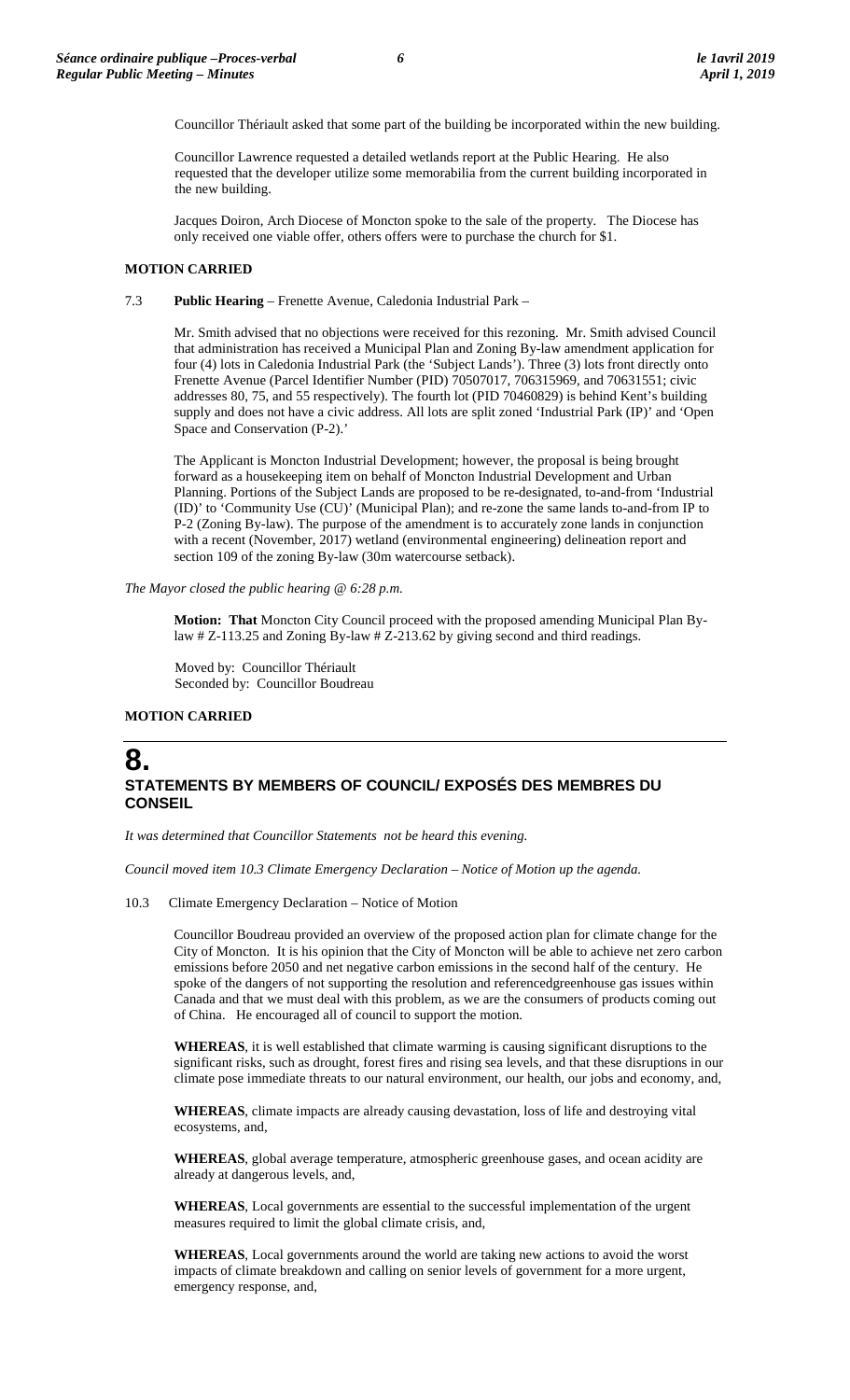**WHEREAS**, 290 Canadian cities, towns, and local service districts, have recently formally declared a Climate Emergency in their respective communities, in light of the dire warnings emanating from the Paris Agreement, the United Nations, and various Global Conferences, and,

**WHEREAS**, the City of Moncton has been taking action on sustainability, which is one of the city's Core Values, and has as a Pillar of our Mission as a city, the Environment and the proactive stewardship of such environment, thus setting a solid foundation for ramping up ambition and action to meet the moral and scientific urgency of climate disruption.

# **THEREFORE BE IT RESOLVED**

That Moncton City Council declare a Climate Emergency.

That Council recognize the breakdown of the stable climate and sea and river levels under which human civilization developed constitutes an emergency for the City of Moncton.

THAT Council direct staff to report back by May 1, 2020 on opportunities to:

- i. Increase ambition and/or accelerate timelines for existing actions under the City's Climate Adaptation Strategy;
- ii. Add new actions that would help the City achieve its targets;
- iii. incorporate into the City's climate targets and actions the need to achieve net zero carbon emissions before 2050 and net negative carbon emissions in the second half of the century; and

That Council call upon our Federal and Provincial governments to support the City of Moncton in its efforts to deal with the said Climate Emergency, and to do what is necessary and required now to create a safe and liveable future for our generation and those that may come in the future.

Moved by: Councillor Boudreau Seconded by: Councillor Léger

# **MOTION CARRIED**

# **9.**

# **REPORTS AND RECOMMENDATIONS FROM COMMITTEES AND PRIVATE MEETINGS/ RAPPORTS ET RECOMMANDATIONS DES COMITÉS ET RÉUNIONS À HUIS CLOS**

9.1 **Recommendation(s)** – Committee of the Whole – January 28, 2019

Ms. MacNeil provided an overview of the Frequently Asked Questions section of the By-Law Enforcement page of the website.

**Motion: That**, Moncton City Council direct Administration to implement the recommendations included in the By-Law Enforcement Service Review - Final Report.

That, Moncton City Council approve the established By-Law Enforcement Service Levels, which will be reported on an annual basis.

Moved by: Councillor Léger Seconded by: Councillor Boudreau

# **MOTION CARRIED**

## 9.2 **Recommendation(s)** – Committee of the Whole – February 25, 2019

City Manager Landry provided an overview of the 2019 Strategic Plan. The plan was based on last year's plan, and has added, as well as updated some action items for the years 2019, 2020, and 2021.

Added items

**Environment** 

- Develop a Community Energy Plan
- Consider limiting single use plastic bags
- Develop and Environmental Education Plan

Social

- Create and advocacy initiative pertaining to location of schools within the City of Moncton
- Explore opportunities surrounding the continuum of policing and enforcement services

**Culture** 

• Consider the establishment/recognition of First Nations historic spaces/sites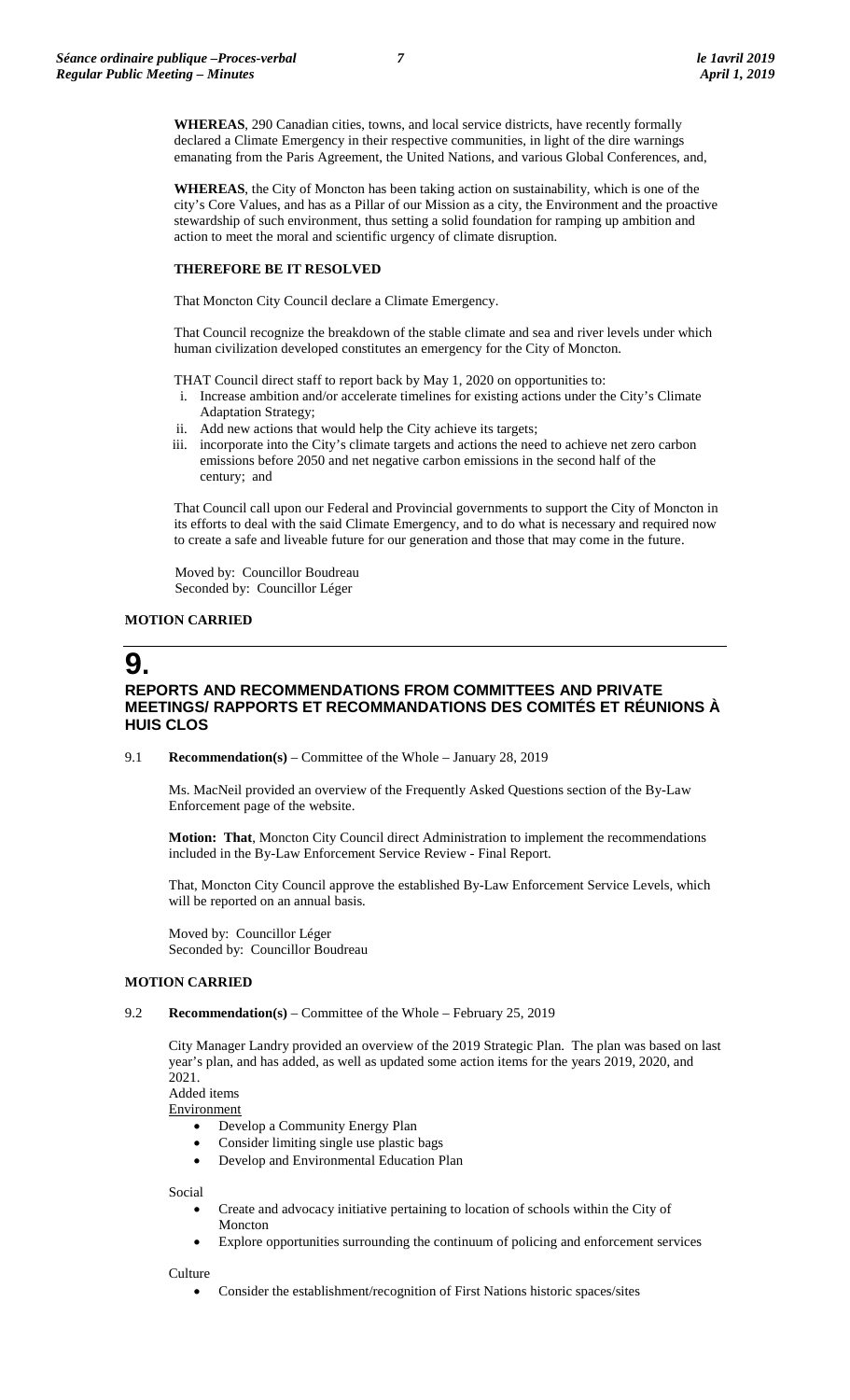- Created a corporate-wide cultural awareness program
- Develop a bid calendar to support the 10-year plan in the Event Attraction Strategy

Economy

- Explore the creation of a City Facilities Naming Rights Strategy
- Advocate for the establishment of a Destination Marketing Fee
- Update off street parking infrastructure

Governance

- Implement a Governance Best Practices training program for non-profit organizations
- Review existing taxicab operations and committee structure
- Collaborate with higher education institutions (universities and colleges)

**Motion: That** Moncton City Council approve the latest revisions to the Strategic Plan (2019 Edition) and that Administration provide regular updates to City Council on the activities listed therein.

Moved by: Councillor Léger Seconded by: Councillor Thériault

### **MOTION CARRIED**

9.3 **Recommendation(s)** – Private Session – March 25, 2019

**Motion: That** Moncton City Council approve the License Agreement and the Memorandum of Understanding with Early Education and Childhood Development and Anglophone East School District, and that the Mayor and City Clerk be authorized to execute all necessary documents and affix the Corporate Seal thereto; and

In addition **that** Moncton City Council approve the additional expenditure of \$750,000 (in addition to the \$750,000 already committed in the 2019 Capital Budget), to be repaid in accordance with the terms of the Promissory Note signed by the Moncton High School Field Committee, to permit the development of the Turf Field at Moncton High School.

Moved by: Councillor Thériault Seconded by: Deputy Mayor Turner

Sheila Cameron came before Council to thank them for their support of \$750,000 for the Turf Field at Moncton High School. The Committee is currently launching the Purple and White Legacy project to raise the remaining funds required.

### **MOTION CARRIED**

9.4 **Recommendation(s)** - Committee of the Whole – March 25, 2019

**Motion: That** Administration prepare a Policy based on the current protocol regarding Flags and Half Masting for Council's approval and that the policy include the addition of the Mi'kmaq Grand Council Flag as a permanent installation in front of Moncton City Hall. Further, that the proposed policy be brought back to Moncton City Council for consideration as soon as possible in order that the flag pole may be installed by June 21, 2019, National Indigenous People's Day of Canada.

And that the policy be adopted.

Moved by: Councillor Thériault Seconded by: Councillor Léger

Susan Levi-Peters thanked Council for the decision to fly the Indigenous Flag permanently.. She presented Mayor Arnold with a painting.

# **MOTION CARRIED**

**Motion: That** Moncton City Council adopt the Levels of Service for Corporate Communications, Fire and Emergency Measures Management.

Moved by: Councillor Léger Seconded by: Councillor Edgett

# **MOTION CARRIED**

**Motion: That** City Council approve the list of recommended park names, as presented in Appendix B at the Committee of the Whole meeting of March 25, 2019 with the exception of Garden Hill Park which will be re-evaluated.

Moved by: Deputy Mayor Turner Seconded by: Councillor Léger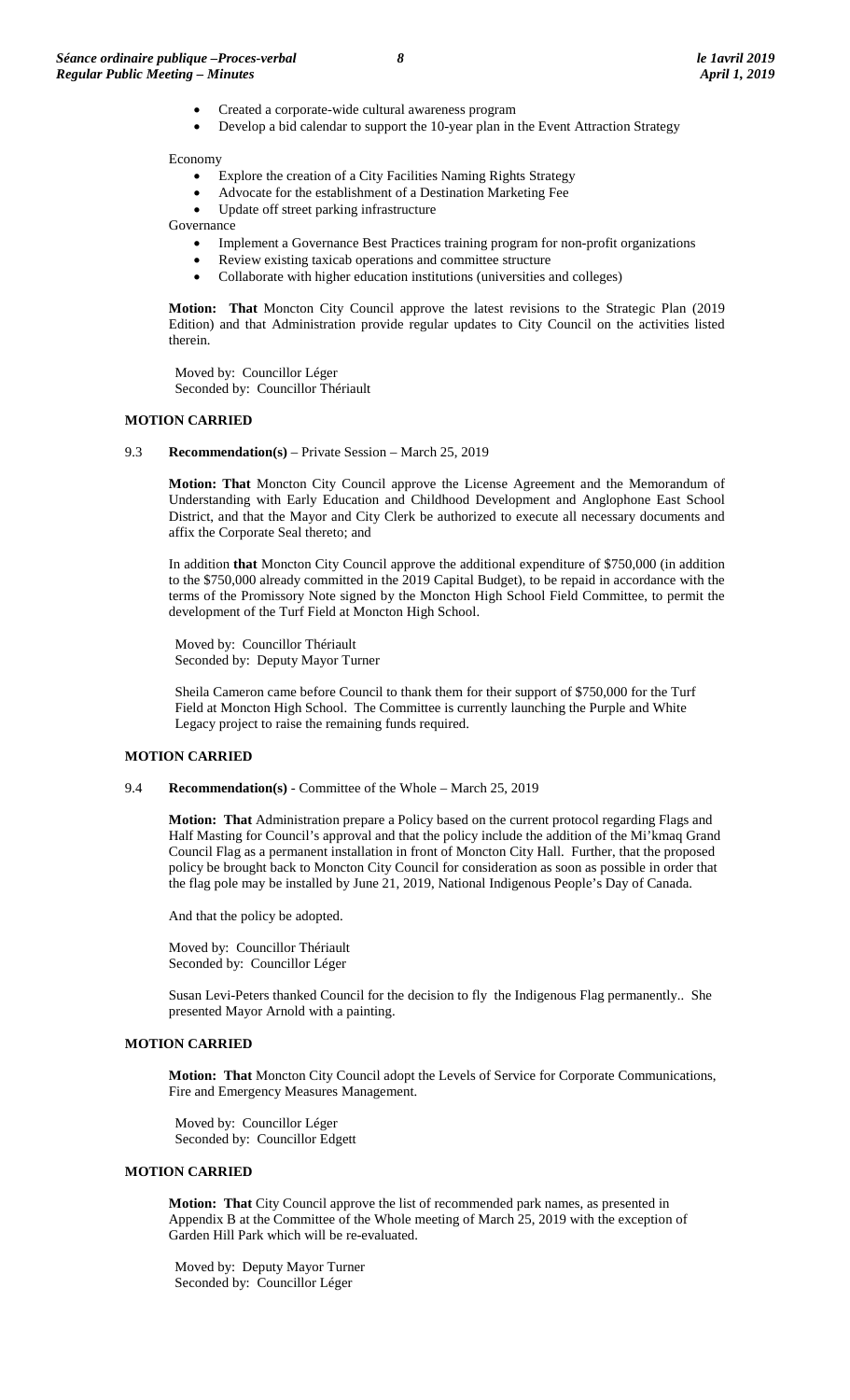Deputy Mayor Turner requested Alexander Park be removed from theoriginal recommendation. . His concerns expressed during the Committee of the Whole meeting were answered to his satisfaction. The seconder agreed.

### **MOTION CARRIED**

**Motion: That** BY-LAW # L-519 A BY-LAW RESPECTING SIDEWALK CAFÉS IN THE CITY OF MONCTON be approved by City Council and brought forward to the April 1, 2019 Public Council Session for the first reading of the By-Law.

Moved by: Councillor Léger Seconded by: Councillor Edgett

Councillor Butler expressed his concerns that By-Law indicates that Council members be part of the review of any infractions.

Mr. Richard provided a PowerPoint presentation to provide clarity on the proposed changes to the sidewalk café by-law.

Councillor Hicks asked that perhaps section 1 (a) the wording '*matter'* be changed to *'by-law'.*  This concern will be reviewed and brought back at second and third readings of the By-law.

# **MOTION CARRIED**

*Nay : Councillor Pellerin Councillor Butler*

# **10. REPORTS FROM ADMINISTRATION/ RAPPORTS DE L'ADMINISTRATION**

## 10.1 **Presentation –** Affordable Housing

Ms. Cohoon introduced the Moncton's Community Implementation Plan for Affordable Housing a project that has been undertaking over the past year. Many community agencies were involved in the plan. A report was completed by SHS Consulting.

Ms. Johanna Hashim, SHS Consulting provided an overview of the report. There is a need to improve the state of repair of the existing housing stock, including rooming houses. Strategic efforts are required to ensure private rental units remain affordable to households with low and moderate incomes.

Rental and home ownership options which are affordable to households with low and moderate incomes are required in Moncton. Additional supportive housing options in appropriate locations are needed in Moncton.

Six goals and 57 actions have been identified and will be implemented between the years 2019- 2025.

**Goal number 1** – Identify all homeless individuals and families in Moncton and reduce homelessness.

**Goal number 2** – Encourage and support the development of a broad range of housing options for all residents of Moncton

**Goal number 3** – Ensure the existing housing stock is in a state of good repair.

**Goal number 4** – Work with housing partners to ensure the right type of rental housing is available for people who live, work, and study in Moncton.

**Goal number 5** – Increase the supply of affordable, adaptable, and inclusive housing options in Moncton.

**Goal number 6** – Increase the supply of supportive housing options in appropriate locations throughout Moncton.

**Next Steps:** Implementing the Plan/City and Community Role:

While addressing homelessness and providing affordable housing is primarily the responsibility of the Province, the City and Moncton community have important roles to play in encouraging the development of the right kind of housing supply.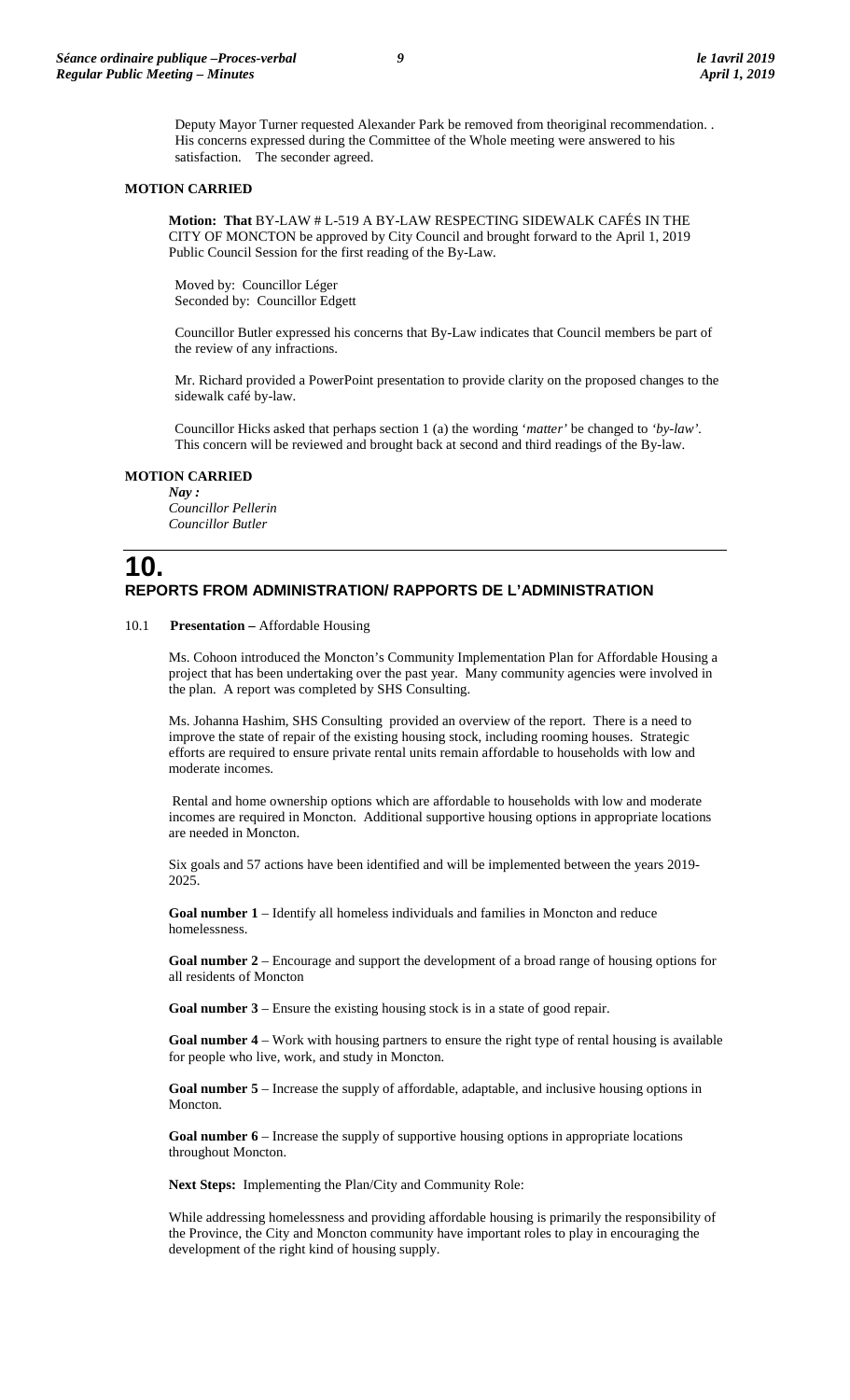**Planning and Policy** – One of the primary roles that the City of Moncton can play is to ensure that all planning policies and regulations are supportive of the development of a broad range of housing options, particularly with the broader powers provided by the New Brunswick Community Planning Act, 2017 and the New Brunswick Local Governance Act, 2017.

**Facilitator and Convenor** – One of the strengths of the Moncton community is its willingness and ability to help address the housing gaps in the city. Building on this strength, the City can facilitate partnerships and strengthen collaborations to better meet the housing needs of all Moncton citizens.

**Promoter** – Senior levels of government are primarily responsible for meeting the non-market housing needs of Moncton citizens. As such, the City and community can advocate senior levels of government for more affordable and appropriate housing. Community agencies and the City can also act as promoters and educators, raising awareness of the benefits of having a full range of housing options, including affordable housing, in a community.

**Moncton: That** Moncton City Council accept Moncton's Community Implementation Plan for Affordable Housing.

Moved by: Councillor Léger Seconded by: Councillor Boudreau

Councillor Pellerin expressed his disappointment of the closing of the Out of the Cold shelter without any plan in place prior to the closing of the shelter, by either level of government. He suggested that the City of Moncton lobby the Provincial Government for low income housing.

Administration is looking to the Province to establish a third shelter, similar to the Out of the Cold shelter; however, they are aware that this will not happen overnight. They continue to work with the Province on this file to find solutions.

# **MOTION CARRIED**

*Councillor Boudreau left the meeting*

10.2 Auditors Presentation & Reappointment of Auditors

Mr. Cary Blair, KPMG, provided an overview of the 2018 Audited Consolidated Financial Statements of the City of Moncton.

- 1) That Council receive and approve the 2018 Audited Consolidated Financial Statements
- 2) That Council re-appoint the firm of KPMG LLP as auditors for the City of Moncton for the 2019 fiscal year

Moved by: Councillor Léger Seconded by: Councillor Butler

## **MOTION CARRIED**

*Councillor Boudreau returned to the meeting*

10.3 Climate Emergency Declaration – Notice of Motion

*Item dealt with earlier in the meeting*

10.4 Engineering Survey Equipment Purchase

*Councillor Hicks left the meeting.*

**Motion: That** Council approve the purchase of the proposed GPS survey equipment at the attached quoted price of \$76,625.00 + HST.

Moved by: Councillor Butler Seconded by: Deputy Mayor Turner

## **MOTION CARRIED**

10.5 **City Contract W19D 05EJ** – Street Resurfacing No. 3 (Edinburgh Drive)

## **Motion:**

That City Contract No. W19D 05EJ, Street Resurfacing No. 3, be awarded to Modern Construction (1983) Ltd. in the amount of \$1,929,359.03 including HST (\$1,749,609.87 net municipal cost), and that the budget for the project be set at \$2,000,000.00 including net HST, engineering and contingency.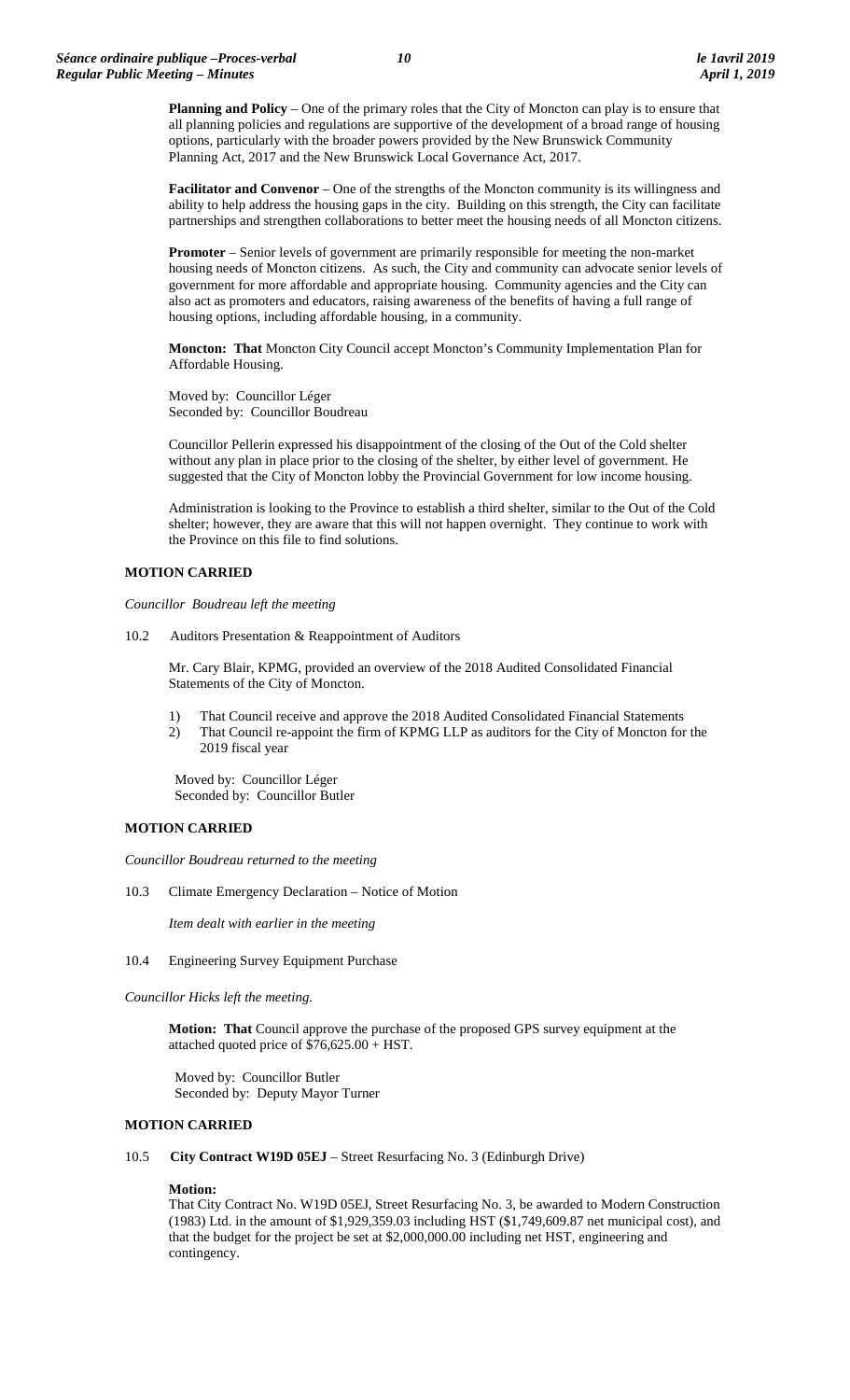It is also recommended that a contract be drafted, and that the Mayor and City Clerk be authorized to sign said contract and affix the Corporate Seal of the City of Moncton

Moved by: Councillor Léger Seconded by: Councillor Lawrence

# **MOTION CARRIED**

10.6 **Quotation QP19-015** – Laboratory and Field Testing Services

**Motion: That** Quotation #QP19-015 – Laboratory and Field Testing Services be awarded to the low bidder meeting the Specifications, being Gemtec Consulting Engineers and Scientists Ltd., at the unit bid prices specified in the firm's Quotation submission, which represents a Total Estimated Annual Contract Value of \$243,167.50, including H.S.T. @ 15%.

Moved by: Deputy Mayor Turner Seconded by: Councillor Boudreau

# **MOTION CARRIED**

10.7 **Request for Proposal RFP19-037** – Audio, Video, Lighting and Stage Production Services

*Councillor Hicks returned to the meeting*

**Motion: That** Request for Proposal #RFP19-037 for the provision of Audio, Video, Lighting, and Stage Production Services be awarded for a one (1) year period to the highest-scoring Proponent, being Sound Specialists Inc., for a Total Estimated Annual Contract Value of \$100,199.50, including H.S.T. @ 15%, with options to renew the agreement for up to two (2) additional one (1) year periods, if it is in the City's best interest to do so.

Moved by: Councillor Léger Seconded by: Councillor Edgett

# **MOTION CARRIED**

10.8 **Request for Proposal RFP19-041** – Unidirectional Watermain Flushing Services

**Motion: That** Request for Proposal #RFP19-041 – Unidirectional Watermain Flushing Services be awarded to 3319625 Canada Inc. o/a Aqua Data Atlantic, for the Total Annual Bid Price of \$99,958.00, including H.S.T. @ 15% for the 2019 Season, with options to renew the agreement for up to four (4) additional one (1) year periods, if it is the City's best interest to do so.

Moved by: Councillor Léger Seconded by: Councillor Butler

# **MOTION CARRIED**

# **11.**

# **READING OF BY-LAWS/ LECTURE D'ARRÊTÉS MUNICIPAUX**

*The City Clerk announced that the following by-laws will be posted on line at [www.moncton.ca](http://www.moncton.ca/) in lieu of reading them into the record at future meetings, pursuant to Section 15.3(a) ii (A&B) of the Local Governance Act, or same can be faxed, mailed or e-mailed to interested parties at their request*.

11.1 **A By-Law** Respecting Sidewalk Cafés in the City of Moncton, being By-Law L-519 – *First Reading*

*First Reading only*

11.2 **A By-Law** in Amendment of the City of Moncton Zoning By-Law, being By-Law Z-213.66 – Record Street – *First Reading*

*First Reading only*

*Pursuant to Section 15.3(a) ii (A&B) of the Local Governance Act the following by-laws were*  posted on the City of Moncton Internet site for the required time period specified in the Act. The *by-laws receive second and third readings by title only.*

11.3 **A By-Law** in amendment of a By-Law Relating to the Adoption of the City of Moncton Municipal Plan, being By-Law Z-113.25 – Frenette Avenue – *Second and Third Readings*